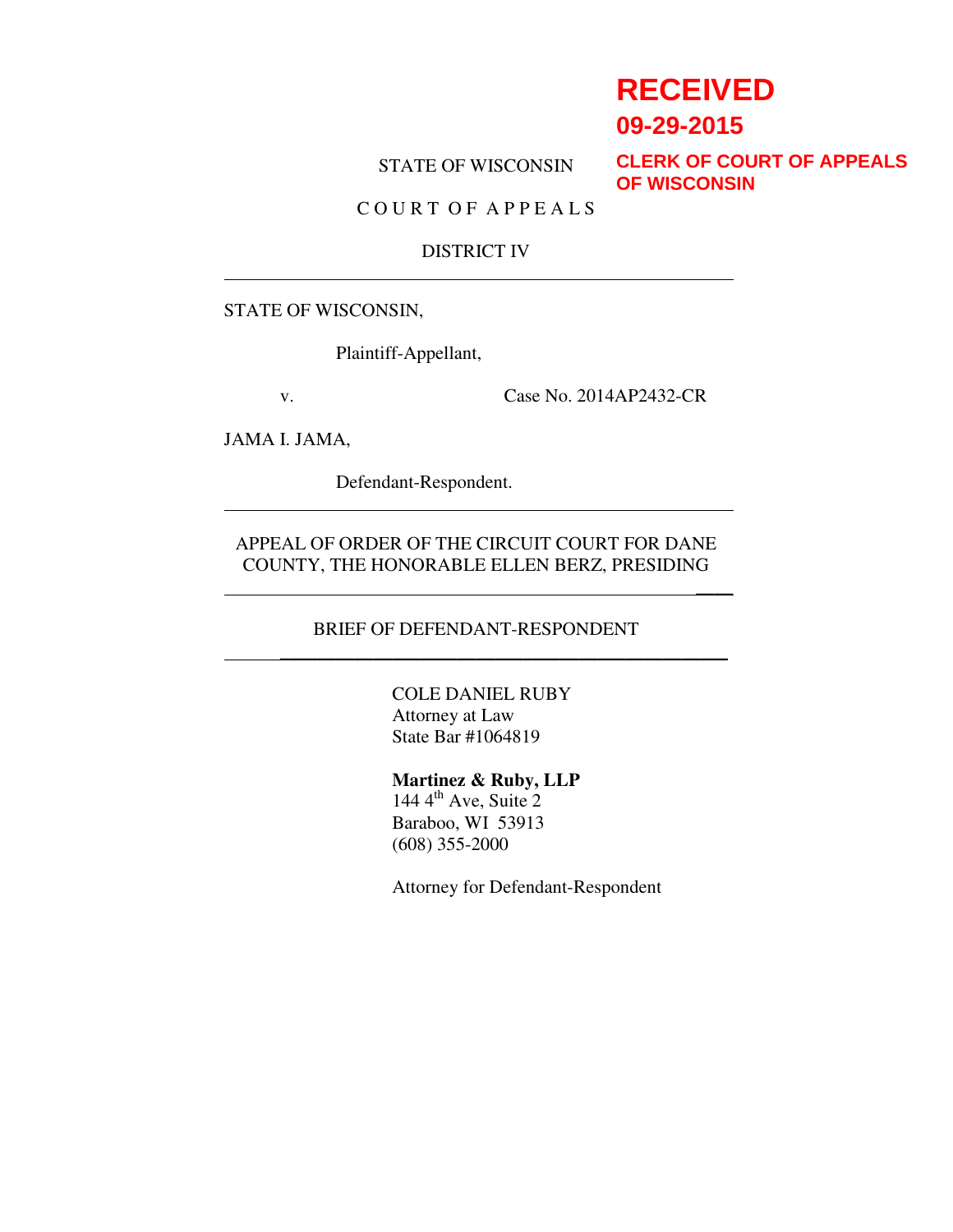#### **TABLE OF CONTENTS**

5

6

6

9

| Table of Authorities                       |  |
|--------------------------------------------|--|
| Statement on Oral Argument and Publication |  |
| Statement of the Case                      |  |

#### Argument

**I. The Circuit Court Properly Rejected Jama's Guilty Verdict For 3rd Degree Sexual Assault Because It Is Mutually Exclusive With 2nd Degree Sexual Assault Of A Person Incapable Of Consenting Due To Intoxication And There Was Insufficient Evidence To Prove That HH Was Competent To Give Consent. Alternatively, The Court's Decision Should Be Upheld Because Convictions For Both 2nd Degree For 3rd Degree Sexual Assault Based On A Single Act Of Intercourse Violate Double Jeopardy** 

|  | A. Summary of arguments |  |
|--|-------------------------|--|
|  |                         |  |

- B. Charges for both 2nd degree and 3rd degree sexual assault are mutually exclusive because 2nd degree requires proof that the victim is incapable of consenting, while 3rd degree requires proof that the victim was competent to consent but did not consent
- C. The State presented no evidence that HH was competent to give informed consent for sexual intercourse, or that she did not consent in fact, and the court properly acquitted Jama of 3rd degree sexual assault
- D. Alternatively, if the two charges are not mutually exclusive, the court's entry of acquittal on 3rd degree sexual assault should be affirmed because convictions for both sexual assault charges violate Jama's right to be free from double jeopardy 10-11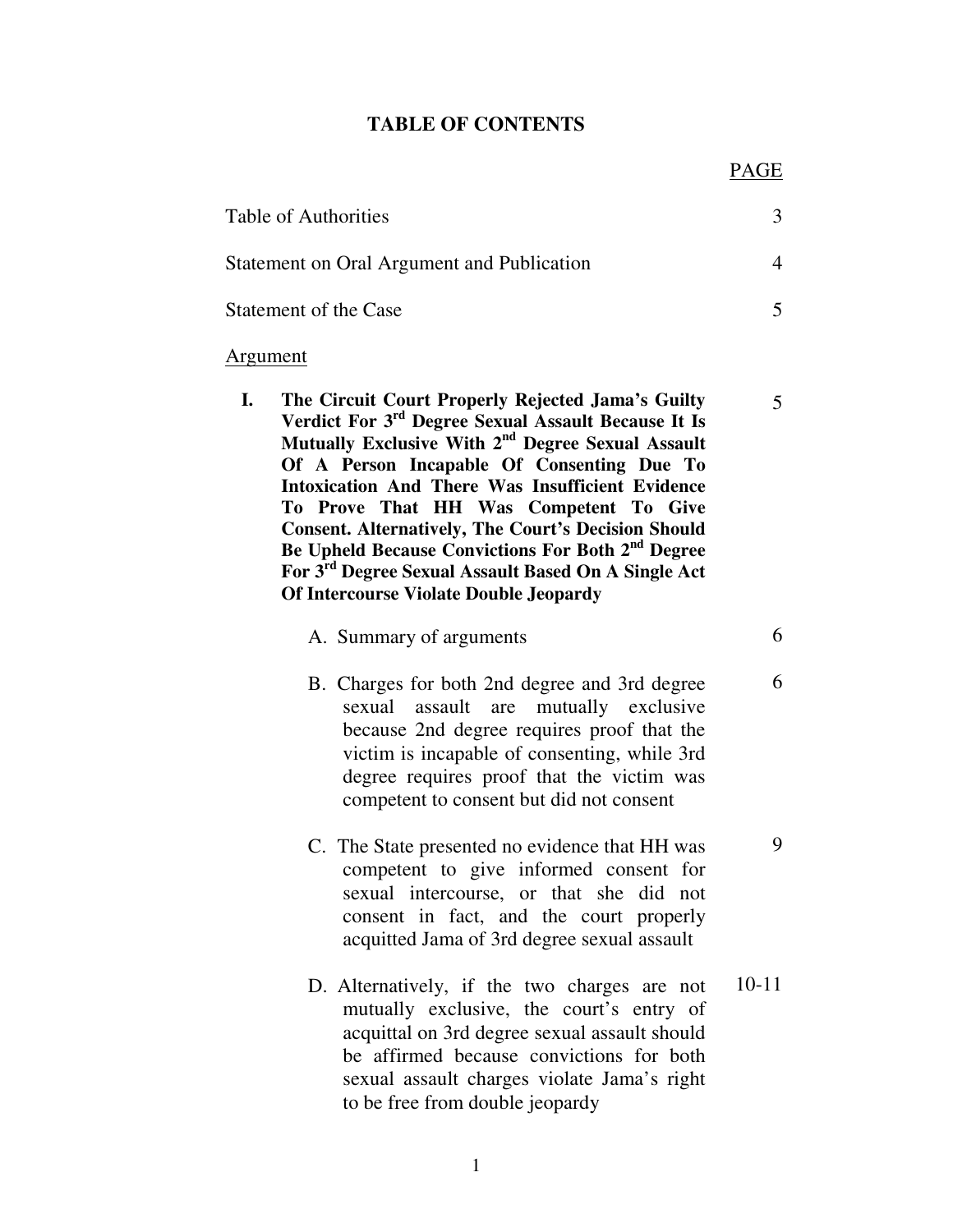| II. | The Circuit Court Properly Rejected Jama's               |
|-----|----------------------------------------------------------|
|     | Guilty Verdicts For Burglary Because No                  |
|     | Evidence Was Presented To Show That Jama                 |
|     | Entered Without HH's Consent. Alternatively,             |
|     | The Burglary Convictions Were Mutually                   |
|     | Exclusive With The 2 <sup>nd</sup> Degree Sexual Assault |
|     | <b>Charge Because No Evidence Was Presented To</b>       |
|     | Show HH Was Competent To Give Informed                   |
|     | Consent                                                  |

# A. Standard of Review 13

13

- B. Entry without consent is a separate element from the defendant's mental purpose in entering the premises, no matter how many times the State attempts to conflate the two 13
- C. Alternatively, the burglary convictions were mutually exclusive with the  $2<sup>nd</sup>$  degree sexual assault charge because no evidence was presented to show HH was competent to give informed consent 16

| Conclusion                                     | 18. |
|------------------------------------------------|-----|
| Certification                                  | 19  |
| Certificate of Compliance with Rule 809.19(12) | 19  |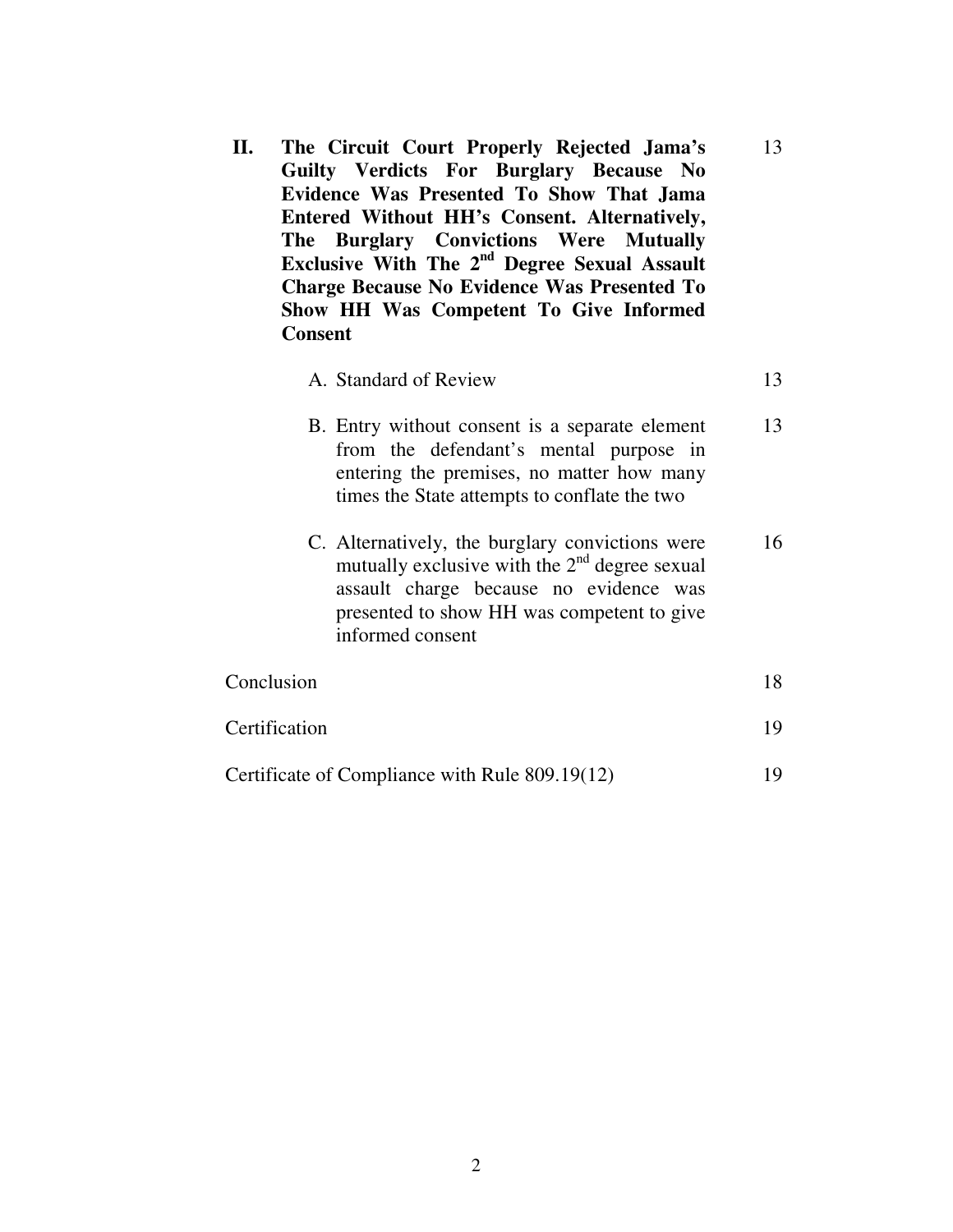# **TABLE OF AUTHORITIES**

| <b>Cases Cited</b>                                                                                  | PAGE         |
|-----------------------------------------------------------------------------------------------------|--------------|
| Best Price Plumbing, Inc. v. Erie Insurance Exchange,<br>2012 WI 44, 340 Wis.2d 307, 814 N.W.2d 419 | 15           |
| <b>Blockburger v. United States, 284 U.S. 299 (1932)</b>                                            | 11           |
| Chiarella v. United States, 445 U.S. 222 (1980)                                                     | $15 - 16$    |
| D.L. Anderson's Lakeside Leisure Co. v. Anderson, 2008<br>WI 126, 314 Wis.2d 560, 757 N.W.2d 803    | 15           |
| <i>Heflin v. United States, 358 U.S. 415 (1959)</i>                                                 | $6 - 7$      |
| <b>Laasch v. State</b> , 84 Wis.2d 587, 267 N.W.2d 278 (1978)                                       | $17 - 18$    |
| <b>State v. Grunke</b> , 2008 WI 82, 311 Wis.2d 439, 752<br>N.W.2d769                               | 8            |
| State v. Selmon, 175 Wis. 2d 155, 877 N.W.2d 498 (Ct.<br>App. 1993)                                 | 11           |
| <b>United States v. Gaddis, 424 U.S. 544 (1976)</b>                                                 | $\tau$       |
| <b>United States v. Gomes, 969 F.2d 1290 (1st Cir. 1992)</b>                                        | 16           |
| Vanstone v. Town of Delafield, 191 Wis.2d 586, 530<br>N.W.2d 16 (Ct. App. 1995)                     | 11           |
| <b>Statutes and Constitutional Provisions Cited</b>                                                 |              |
| Wis. Stat. sec. 940.225(2)                                                                          | $6, 8-9$     |
| Wis. Stat. sec. 940.225(3)                                                                          | $6-7, 9$     |
| Wis. Stat. sec. 940.225(4)                                                                          | $6-9,$<br>17 |
| Wis. JI-Criminal 1424                                                                               | $13 - 14$    |
| U.S. Constitution, Amendment V                                                                      | 11           |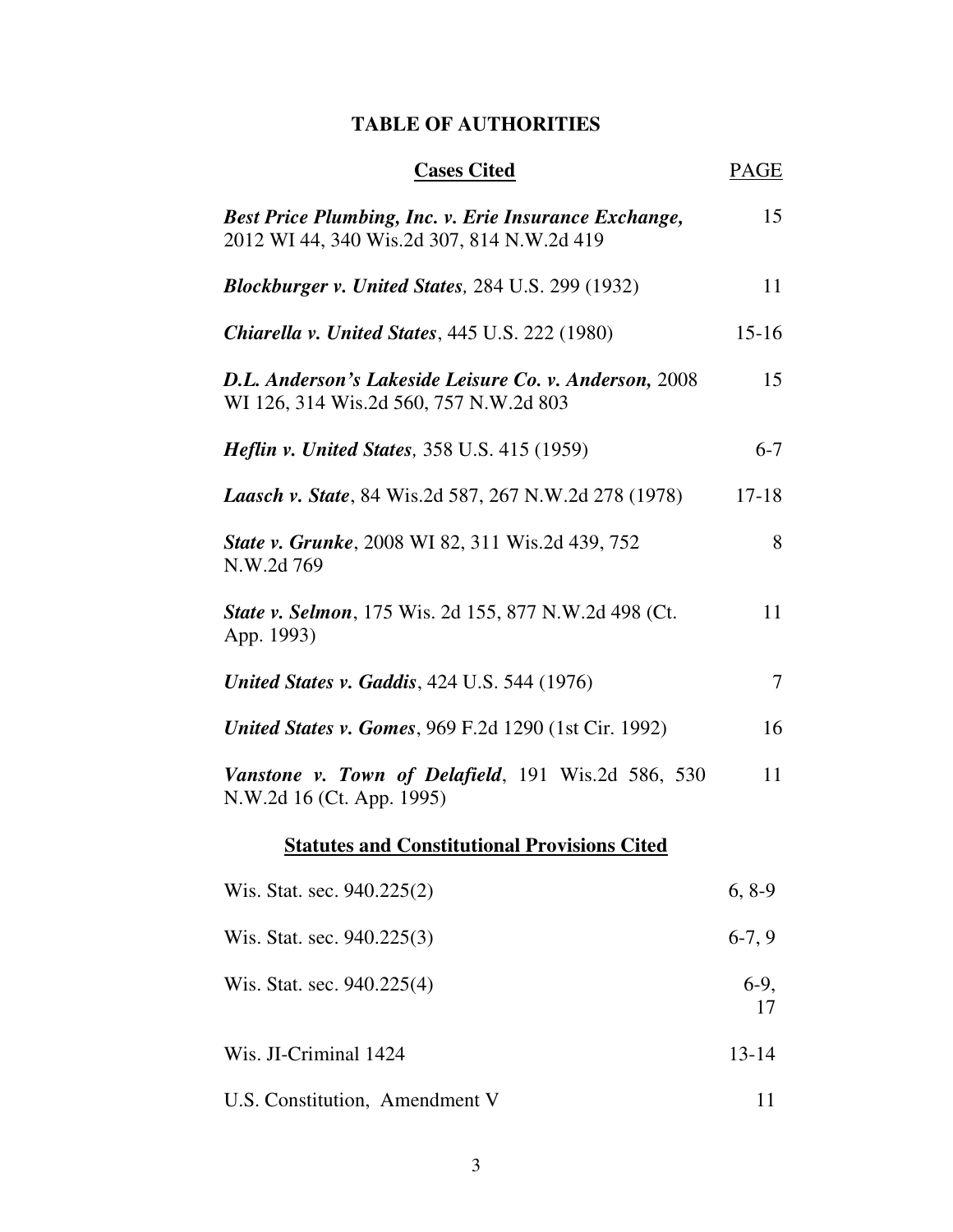#### STATE OF WISCONSIN

## C O U R T O F A P P E A L S

#### DISTRICT IV

#### STATE OF WISCONSIN,

Plaintiff-Appellant,

v. Case No. 2014AP2432-CR

 $\overline{\phantom{a}}$ 

JAMA I. JAMA,

Defendant-Respondent.

## APPEAL OF ORDER OF THE CIRCUIT COURT FOR DANE COUNTY, THE HONORABLE ELLEN BERZ, PRESIDING

# BRIEF OF DEFENDANT-RESPONDENT  $\rightarrow$  . The contract of the contract of the contract of the contract of the contract of the contract of the contract of

# **STATEMENT ON ORAL ARGUMENT AND PUBLICATION**

 The respondent does not request oral argument, but is fully willing to provide oral argument if the court deems it helpful in addressing the merits of the appellant's claims.

 The respondent believes publication is warranted because this case identifies multiple issues of first impression, including the following:

(1) Whether  $3<sup>rd</sup>$  degree sexual assault, which requires proof of intercourse without the person's consent, incorporates the definition of consent in Wis. Stat. sec. 940.225(4) as "words or overt actions by a person who is competent to give informed consent," such that the charge is inapplicable in cases where the victim is rendered incapable of giving consent due to intoxication or unconsciousness;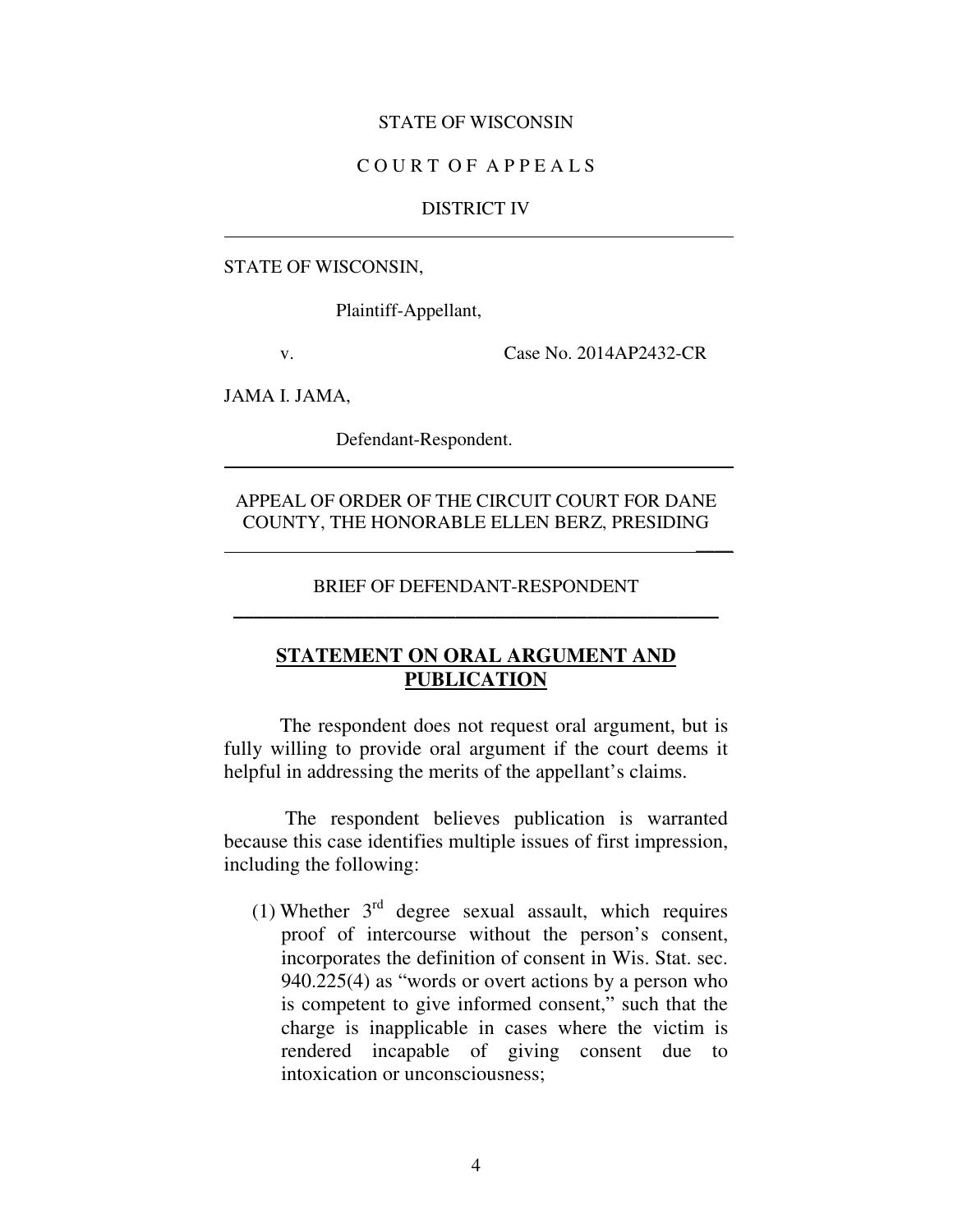- (2) Whether  $2<sup>nd</sup>$  degree sexual assault of a person who is under the influence of an intoxicant to a degree which renders that person incapable of giving consent is mutually exclusive of a charge of  $3<sup>rd</sup>$  degree sexual assault, which is committed without the person's consent;
- (3) If those charges are not mutually exclusive, whether a conviction for both based on a single act of sexual intercourse violates the defendant's right to be free from double jeopardy; and
- (4) Whether  $2^{nd}$  degree sexual assault of a person who is under the influence of an intoxicant to a degree which renders that person incapable of giving consent is mutually exclusive of burglary, which requires proof of entry without the person's consent.

No published Wisconsin case has addressed these issues. Thus publication is appropriate pursuant to Wis. Stat. sec. 809.32(1)(a)2.

# **STATEMENT OF THE CASE**

Given the nature of the arguments raised in the State's brief in chief, the respondent exercises his option not to present a statement of the case. See Wis. Stat. sec. 809.19(3)(a). The relevant facts and procedural history will be discussed in the argument section of this brief.

# **ARGUMENT**

**I. The Circuit Court Properly Rejected Jama's Guilty Verdict For 3rd Degree Sexual Assault Because It Is Mutually Exclusive With 2nd Degree Sexual Assault Of A Person Incapable Of Consenting Due To Intoxication And There Was Insufficient Evidence To Prove That HH Was Competent To Give Consent. Alternatively, The Court's Decision Should Be Upheld Because Convictions For Both 2nd Degree For 3rd Degree Sexual Assault Based On A Single Act Of Intercourse Violate Double Jeopardy**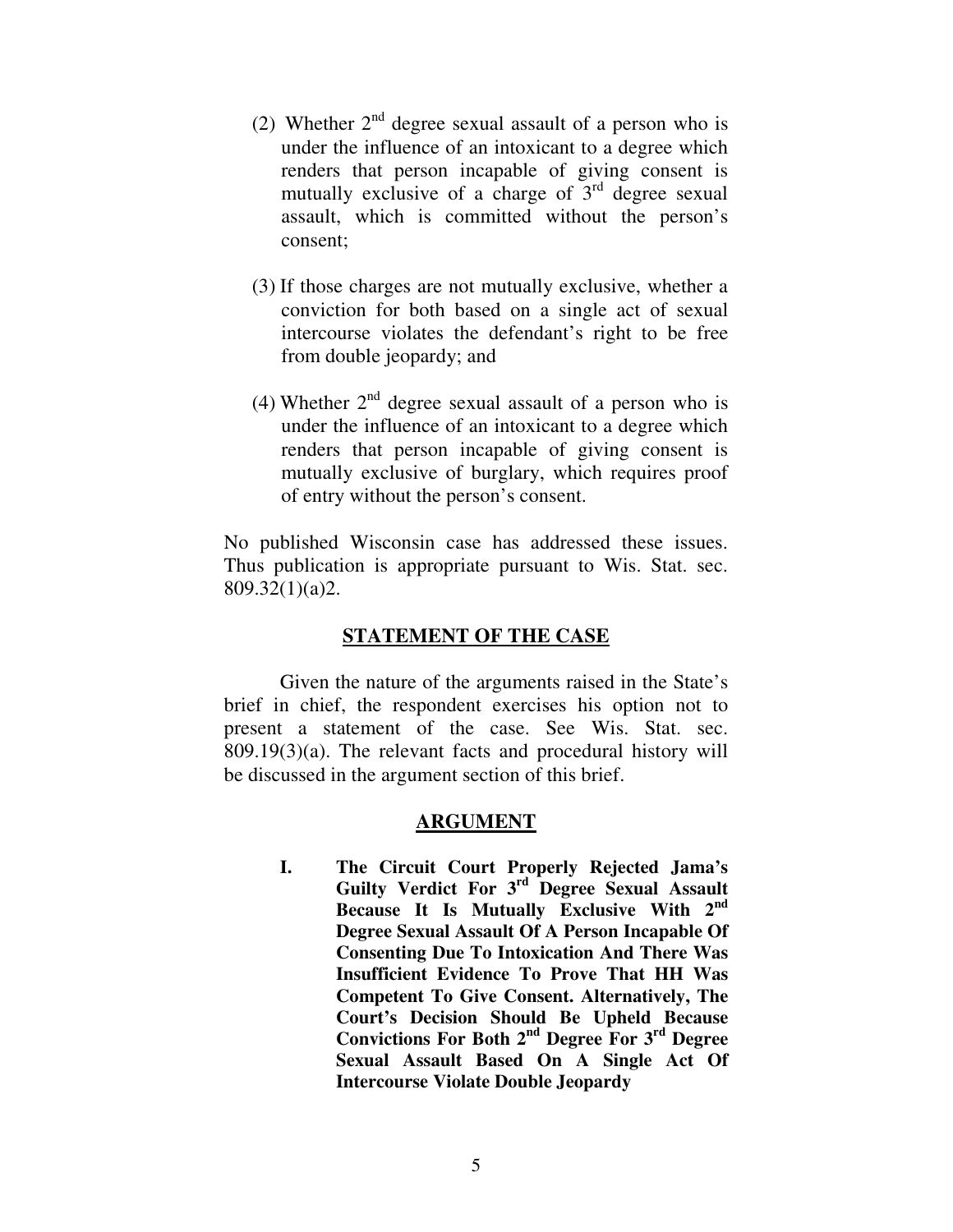## **A. Summary of arguments**

The State of Wisconsin charged Jama Jama with two counts of sexual assault based on a single act of intercourse against the same victim,  $HH - 2<sup>nd</sup>$  degree sexual assault of a person who is under the influence of an intoxicant to a degree which renders that person incapable of giving consent, in violation of Wis. Stat. sec.  $940.225(2)(cm)$ , and  $3<sup>rd</sup>$  degree sexual assault of a person who did not consent, in violation of Wis. Stat. sec.  $940.225(3)$  (25:1). The jury found Jama guilty of both, but the circuit court rejected the guilty verdict on  $3<sup>rd</sup>$ degree sexual assault after concluding both that the charges are mutually exclusive and there was insufficient evidence that HH was competent to consent, which is required by Wis. Stat. sec. 940.225(4) (76:12).

Jama argues the circuit court properly construed the applicable law on consent and acquitting him of  $3<sup>rd</sup>$  degree sexual assault based on insufficient evidence. Jama also agrees with the circuit court that  $2<sup>nd</sup>$  degree sexual assault of a person incapable of giving consent due to intoxication is mutually exclusive of a charge of  $3<sup>rd</sup>$  degree sexual assault of a person who does not consent, and therefore Jama could not be convicted of both even had the evidence been legally sufficient. Finally, even if the charges are not mutually exclusive and the evidence is sufficient to prove  $3<sup>rd</sup>$  degree sexual assault, the circuit court's ruling should be affirmed on the alternate ground that convictions for both  $2<sup>nd</sup>$  degree and 3<sup>rd</sup> degree sexual assault under these factual circumstances violate Jama's right to be free of double jeopardy.

> **B. Charges for both**  $2^{nd}$  **degree and**  $3^{rd}$  **degree sexual assault are mutually exclusive because 2nd degree requires proof that the victim is incapable of consenting, while 3rd degree requires proof that the victim was competent to consent but did not consent**

 The State argues that no Wisconsin appellate court has ever adopted a rule regarding mutual exclusivity of convictions (State's brief: 19). Perhaps not, but the United States Supreme Court has on multiple occasions. For example, in *Heflin v. United States,* the court concluded that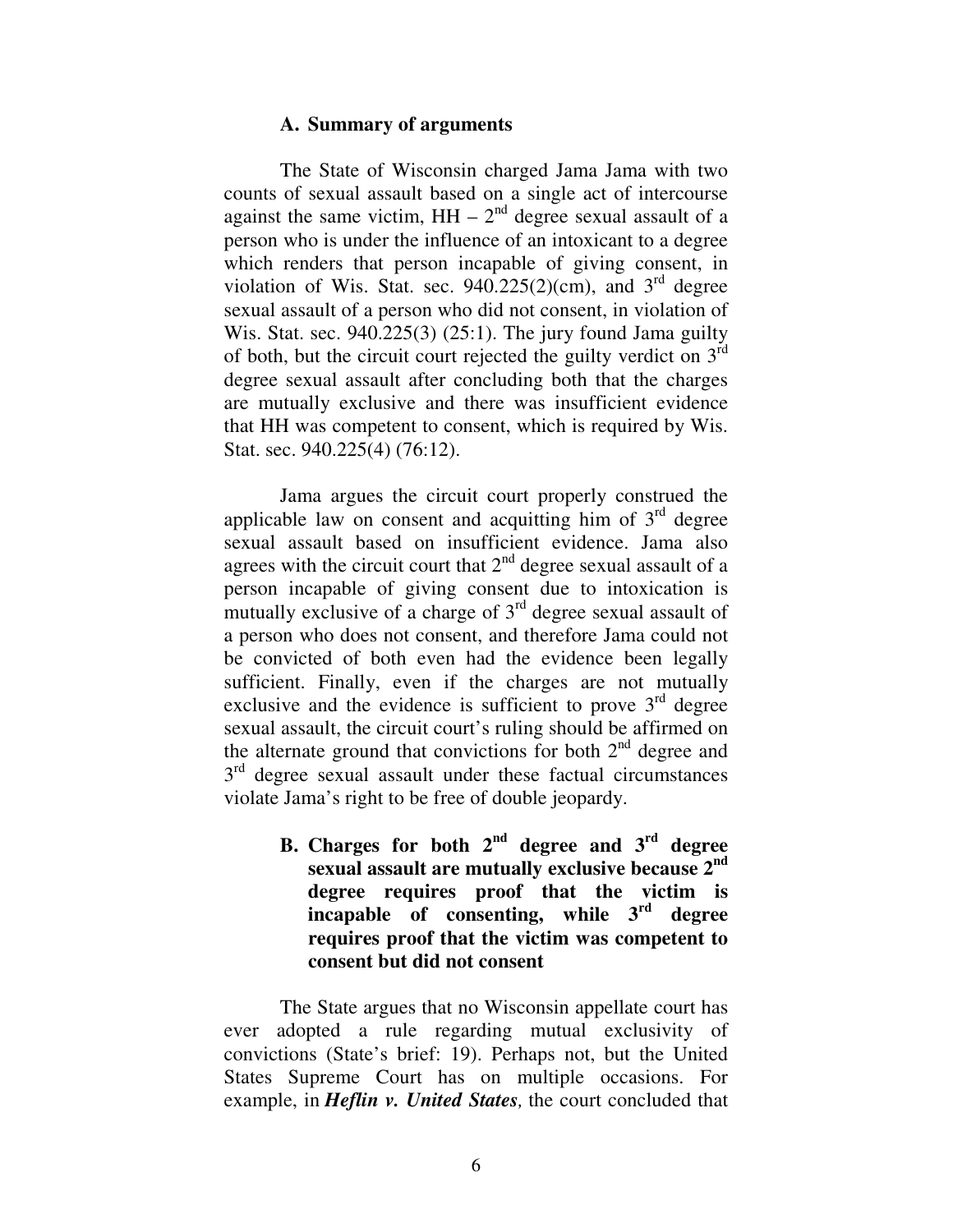"it is plain error to allow a jury to convict an accused of taking and possessing the same money obtained in the same bank robbery." *Id,* 358 U.S. 415, 419-20 (1959). Subsequently, addressing a similar issue in *United States v. Gaddis*, the court noted that "there can be no impropriety for a grand jury to return an indictment or for a prosecutor to file an information" on two crimes that are mutually exclusive, but convictions for both cannot stand. *Id.,* 424 U.S. 544, 550 (1976). The court reasoned that when evidence could support either charge, the proper approach was for the judge to instruct the members of the jury that they may not convict the defendant both for robbing a bank and for receiving the proceeds of the robbery, and that they could consider the charge for receiving the proceeds only if the evidence was insufficient to convict for robbery. *Gaddis, id.* at 550*.* 

When two convictions are mutually exclusive but evidence was sufficient to convict on both, the proper remedy is reversal and a new trial on both charges. *Id.* at 549-50. When the evidence presented is insufficient to sustain one of the convictions, as the circuit court found here, the proper remedy is to simply vacate the charge which lacked sufficient evidence. *Id.* 

 A plain reading of the statutes involved in this case shows that the circuit court correctly determined that  $2<sup>nd</sup>$ degree sexual assault of a person incapable of consenting due to intoxication and 3rd degree sexual assault, which requires proof that the person did not consent, are mutually exclusive.

 $3<sup>rd</sup>$  degree sexual assault requires proof of sexual intercourse with a person without that person's consent. Wis. Stat. sec. 940.225(3). Sec. 940.225(4) defines "consent" as used in sexual assault cases to mean "words or overt actions by a person who is competent to give informed consent…" (emphasis added). Reading the statutes together,  $3<sup>rd</sup>$  degree sexual assault would therefore require intercourse with a person competent to give informed consent, but without that person's consent. As the circuit court correctly found, the fact that the person is competent to give informed consent is a condition precedent for proving  $3<sup>rd</sup>$  degree sexual assault (76:10).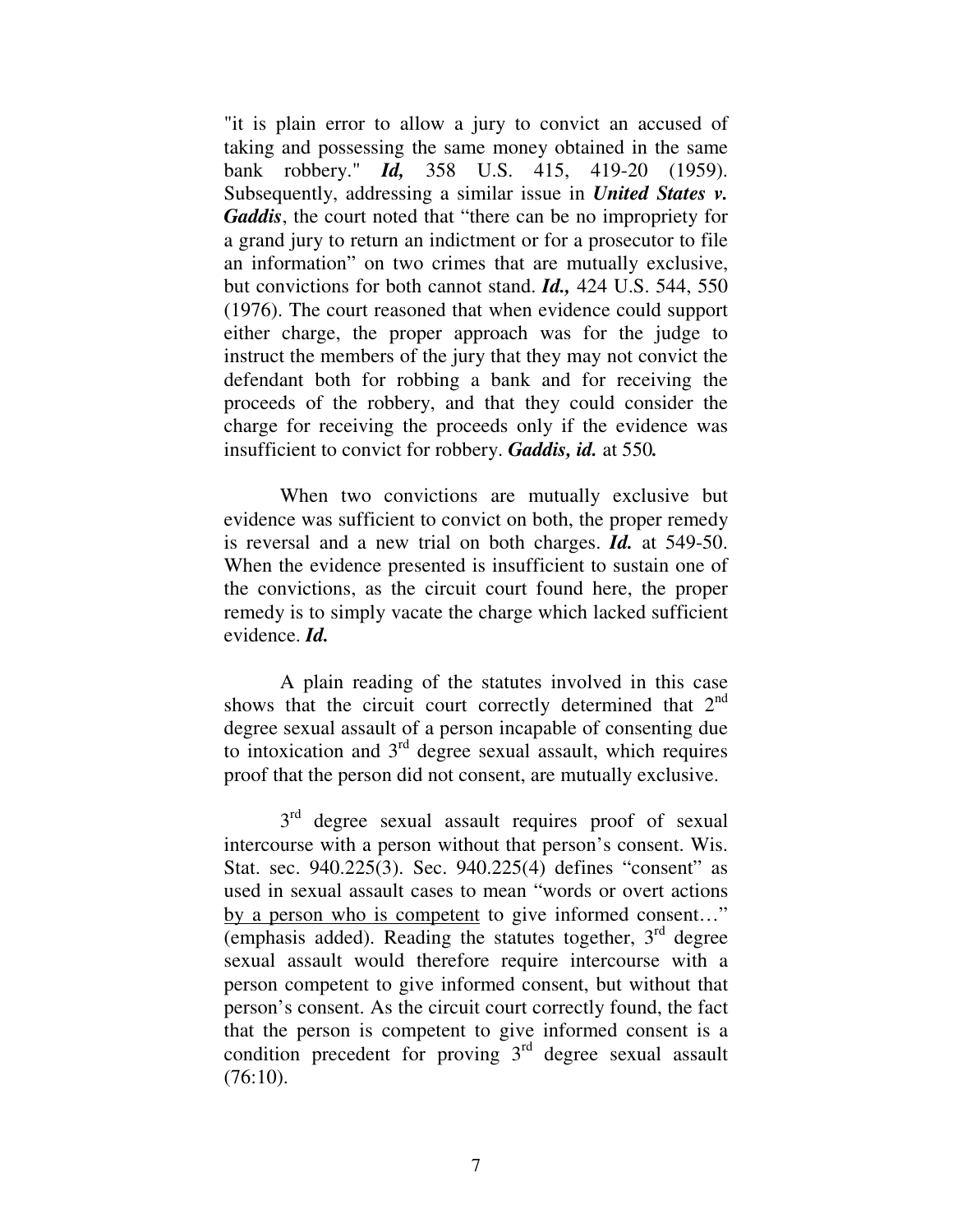The State's argument is essentially that the statute does not mean what it says, that the language defining consent as being given "by a person who is competent" is mere surplusage to be ignored. As the circuit court correctly noted, the phrases "incapable to consent" and "no consent" are not synonymous, and courts must read statutes "in such a way as to avoid surplusage" (76:9).

The State reasons that the "no consent" element of  $3<sup>rd</sup>$ degree sexual assault is established automatically when the person is incapable of consenting (State's brief: 13) ("So if a person is not competent to consent, there cannot be any consent"). Again, a plain reading of the statutes shows otherwise. The legislature considered situations where a person is "incapable of giving consent" to be separate from a situation where the person does not consent in fact. Language from Wis. Stat. sec.  $940.225(4)$  – ignored by the State's argument – specifically states that "Consent is not an issue in alleged violations of sub. (2) (c), (cm), (d), (g), (h), and (i)." Subsection  $(2)(cm)$  is the  $2<sup>nd</sup>$  degree charge at issue here, when a defendant has sexual intercourse "with a person who is under the influence of an intoxicant to a degree which renders that person incapable of giving consent." Wis. Stat. sec. 940.225(2)(cm).

Thus the legislature specifically stated that in cases involving a victim incapable of giving consent, consent is not an issue, not that "there is presumptively no consent," as argued by the State (State's brief: 13). In other words, cases involving victims who did not consent are factually distinctive situations from cases involving victims who were rendered incapable of consenting due to intoxication. Convictions for both based on a single act are legally inconsistent and mutually exclusive.

The State argues this case is controlled by *State v. Grunke*, 2008 WI 82, where the supreme court held that sec. 940.225(4) does not require the State to prove the victim affirmatively withheld consent (State's brief: 13-14). Jama has made no argument that proof of affirmative withholding of consent is required, and neither did the circuit court. The focus of the court's reasoning was not on the victim's decisions, but on the victim's competence (76:10). The court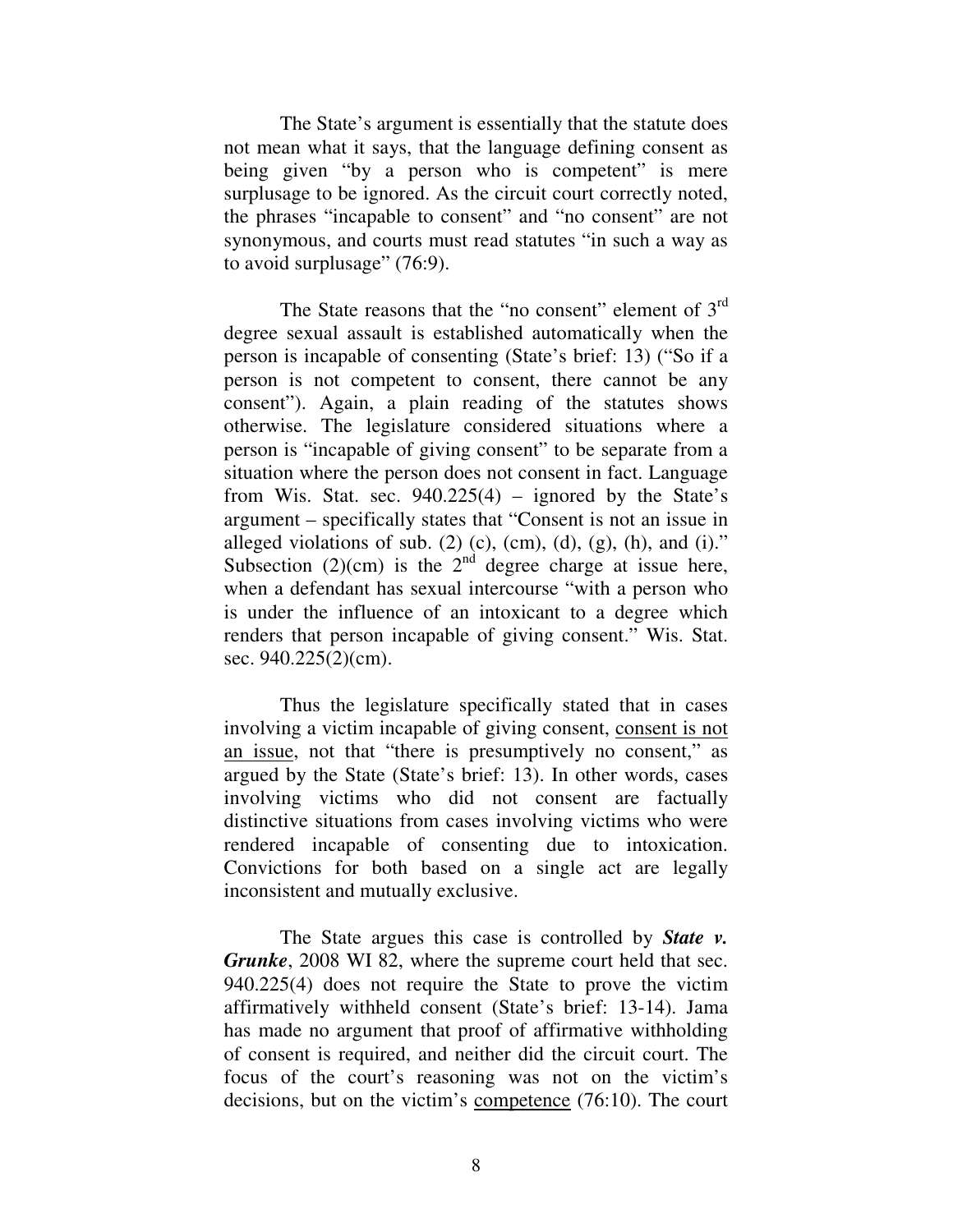essentially concluded that the  $2<sup>nd</sup>$  degree sexual assault applied when the victim is not competent to consent, while  $3<sup>rd</sup>$ degree sexual assault applied when the victim was competent to consent but made an informed decision not to consent (76:10). That is perfectly consistent with sec. 940.225(4), which requires defines consent as involving a person "competent to give informed consent."

The State's argument that the language in 940.225(4)(c) stating "a person who is unconscious is presumed to be incapable of consenting" means there is presumptively no consent is also unconvincing. The language is ambiguous, because an equally plausible interpretation of that sentence is that it clarifies that such situations are more appropriately charged under sec. 940.225(2)(d) rather than sec. 940.225(3). The language of the provision supports this interpretation, because it says an unconscious person is "incapable of consenting," not that the person is presumed not to have consented.

The circuit court's analysis was correct. The two charges are mutually exclusive. The appropriate remedy is a new trial on both counts, unless this court agrees that the evidence was insufficient to prove one of the counts.

# **C. The State presented no evidence that HH was competent to give informed consent for sexual intercourse, or that she did not consent in fact, and the court properly acquitted Jama of 3rd degree sexual assault**

 The circuit court found that, consistent with Wis. Stat. sec. 940.225(4), the competence of HH to give informed consent was a condition precedent to proving a  $3<sup>rd</sup>$  degree sexual assault, because this was statutorily necessary to show non-consent (76:10). The court then reviewed the testimony and found "absolutely no valid evidence" to support the nonconsent element (76: 11). Instead, as the court noted, the only evidence presented by the State showed that HH had no memory of giving consent to sexual intercourse; in fact, she had virtually no memory of anything between arriving at her apartment to waking up on the floor, naked from the waist down (76:12).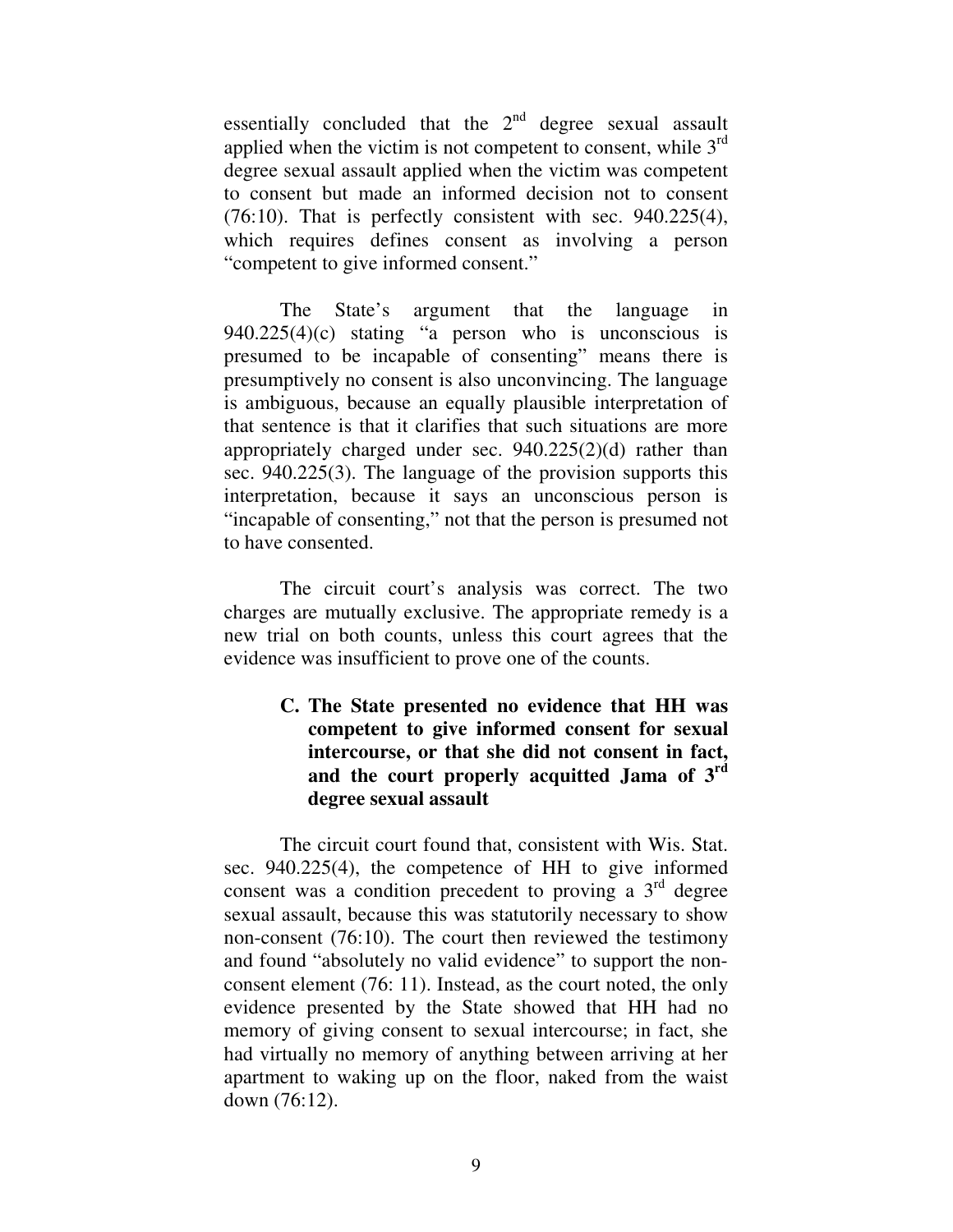The State did not dispute the court's claim; instead, the State argued that "the fact that HH had no memory of giving consent … proves beyond a reasonable doubt that HH did not consent because she could not consent" (State's brief: 18). The State further argued, "No means no. But the absence of yes also means no" (State's brief: 19). But the "absence of yes" does not accurately characterize the evidence; absence of memory of yes more accurately describes HH's testimony.<sup>1</sup>

No memory of consenting is not nearly the same thing as not consenting in fact. Nothing demonstrates this principle more clearly than HH's trial testimony about entry to the apartment building. When asked if she had no memory of arriving at the building, getting inside to the lobby, or going up to her own apartment door, HH answered, "Yes, that's fair" (88:209-10). Further, HH testified she couldn't recall consenting to anyone entering her apartment (89:18). Yet the surveillance video clearly showed HH letting Jama into the building, even giving him her purse to hold while she opened the door (62:ex.41, 88:181). Those events occurred despite her lack of memory, and the video clearly showed her consensually allowing Jama entry into the building. By analogy, HH's lack of memory regarding consent for sexual intercourse is not proof of non-consent.

 The circuit court correctly ruled that insufficient evidence was presented establishing HH's competence to give informed consent, or that she did not consent in fact. Lack of memory is not enough. The court properly acquitted Jama of this charge.

## **D. Alternatively, if the two charges are not mutually exclusive, the court's entry of acquittal**

HH: No.

-

<sup>&</sup>lt;sup>1</sup> For example, see this exchange:

Atty. Barnett: And then if I may, regarding the question of consent, do you have a specific memory of giving anyone consent to having either sexual contact or sexual intercourse with you the early morning hours of September - - I'm sorry - - January 28, 2012?

<sup>(88: 31) (</sup>emphasis added).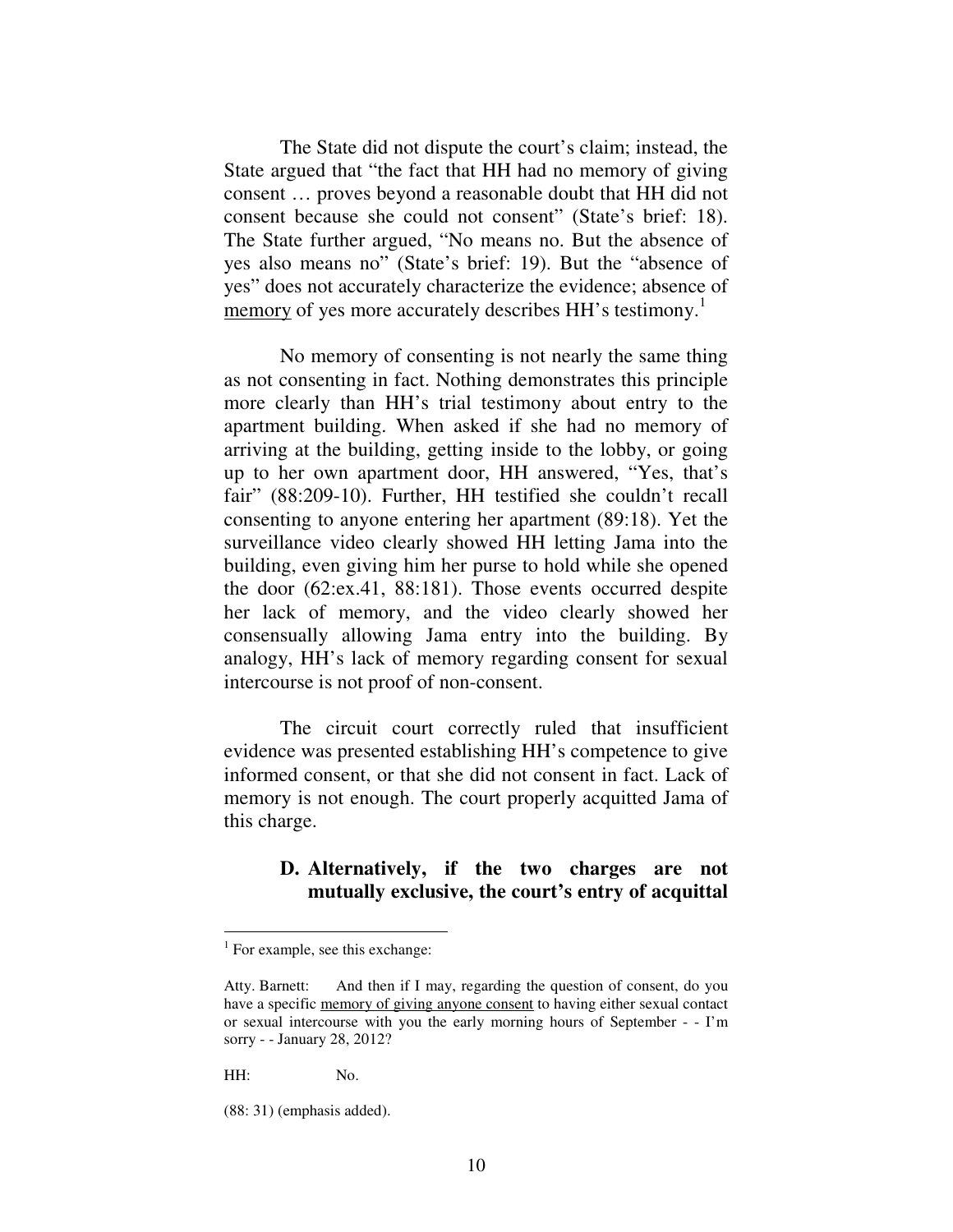# **on 3rd degree sexual assault should be affirmed because convictions for both sexual assault charges violate Jama's right to be free from double jeopardy**

If this court determines that the two sexual assault charges are not mutually exclusive because a person unable to consent necessarily does not consent, the court's order acquitting Jama of  $3<sup>rd</sup>$  degree sexual assault must be affirmed on an alternative ground – convictions for both charges violate double jeopardy principles of the  $5<sup>th</sup>$  amendment. See *Vanstone v. Town of Delafield*, 191 Wis. 2d 586, 595, 530 N.W.2d 16 (Ct. App. 1995) (appellate courts may affirm on grounds different than those relied on by the circuit court).

The circuit court requested briefing on this issue below (66). The defense submitted a letter brief arguing that the charges violated double jeopardy because they were based on a single act of intercourse, count 1 alleged non-consent based on HH being intoxicated to point of unable to give consent, while count 2 alleged non-consent based on HH not actually consenting (67). The State submitted a brief arguing the charges did not violate double jeopardy because the two charges have different elements; count 1 required proof that HH was incapable of consenting due to intoxication, while count 2 required proof of lack of consent (68). The court's order dismissing counts 2-4 did not address whether counts 1 and 2 violated double jeopardy.

Wisconsin uses a two-prong test to analyze problems of multiplicity. *State v. Selmon*, 175 Wis. 2d 155, 161, 877 N.W.2d 498 (Ct. App. 1993). First, courts apply the "elements-only" test from *Blockburger v. United States,* 284 U.S. 299 (1932). Under this test, the lesser offense must be statutorily included in the greater offense and contain no element in addition to the elements constituting the greater offense. *Selmon,* 175 Wis. 2d at 161-62. It must be "utterly impossible" to commit the greater crime without committing the lesser. *Id.* at 162. The inquiry is a purely legal analysis of the statutes involved with no deference given to the facts of the specific case. *Id.* 

If the statutes meet that test, a presumption arises that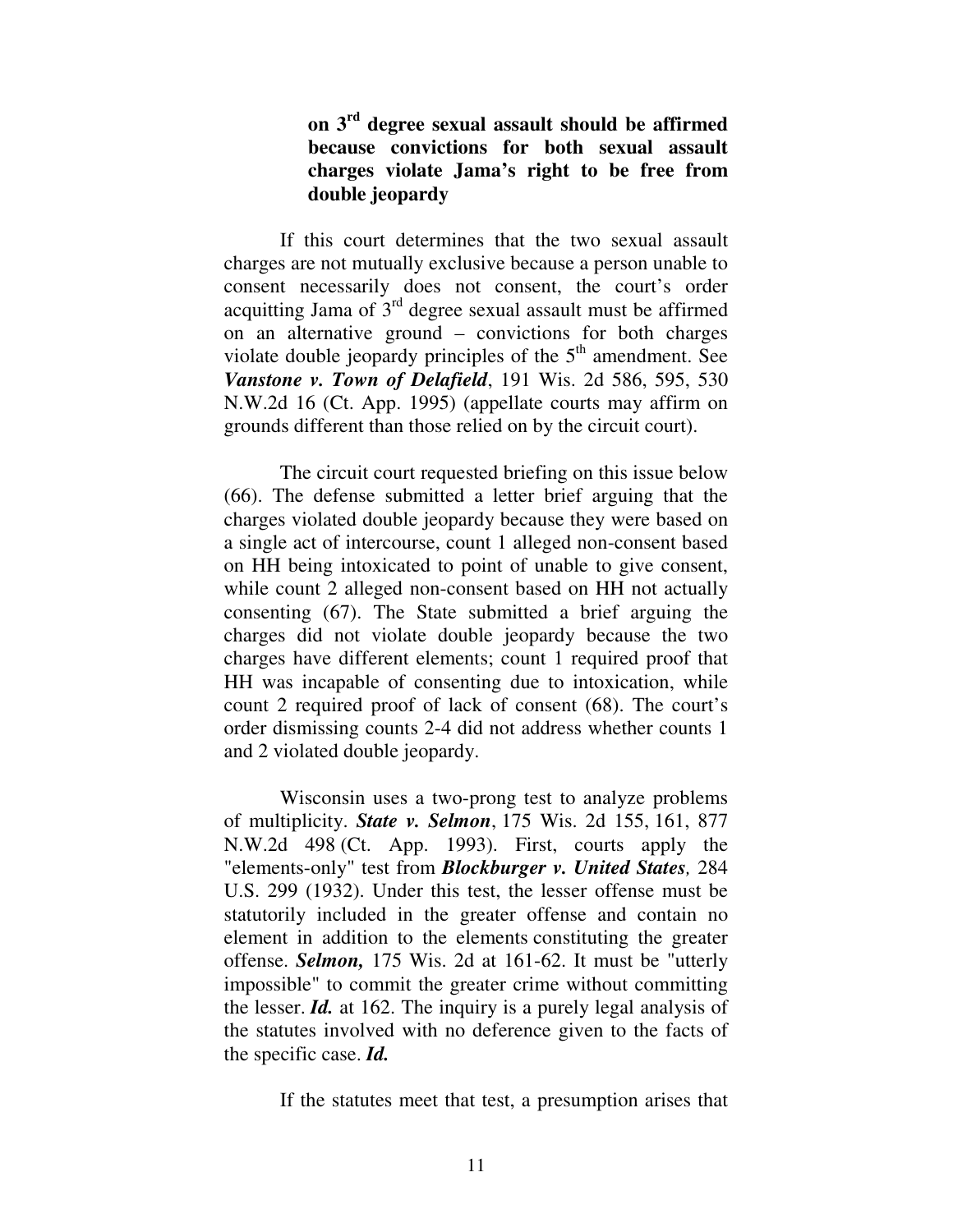the legislature intended to permit cumulative convictions in accordance with those statutes, unless other factors clearly indicate otherwise. *Id.* at 161. Under the second prong of the test, the court reviews the legislative intent to learn whether contrary factors exist. *Id.* 

If the State's arguments are correct, it is impossible to commit  $2<sup>nd</sup>$  degree sexual assault of a person incapable of consenting due to intoxication without committing  $3<sup>rd</sup>$  degree sexual assault. 3<sup>rd</sup> degree sexual assault has only two elements—(1) that the defendant had sexual intercourse with HH, and (2) that HH did not consent to the sexual intercourse. The first element is identical to the first element of  $2<sup>nd</sup>$  degree sexual assault. Therefore, the only question is whether a defendant can have sexual intercourse with a person incapable of consenting due to intoxication without also having sexual intercourse without the person's consent. The State argues that you cannot:

> [W]hen a person is unconscious, and therefore incapable of consenting, there is presumptively no consent, as defined to require the words or acts of a person who is competent to consent. If there is no competence, one of the component parts of the definition that must all come together for there to be consent is missing. So if a person is not competent to consent, there cannot be any consent as that term is defined

(State's brief: 13) (emphasis added).

 Simply put, according to the State, if a person is incapable of consenting due to intoxication, there cannot be consent, thus the element of non-consent is established. Assuming *arguendo* this argument is correct, then a defendant cannot commit 2nd degree sexual assault (sexual intercourse with a victim incapable of consenting due to intoxication) without committing  $3<sup>rd</sup>$  degree sexual assault (intercourse without the victim's consent). There is no fact or additional element to be proven. Thus  $3<sup>rd</sup>$  degree sexual assault would be a lesser-included offense of  $2<sup>nd</sup>$  degree sexual assault of a person incapable of consenting due to intoxication. Convictions for both based on a single act of intercourse violates double jeopardy.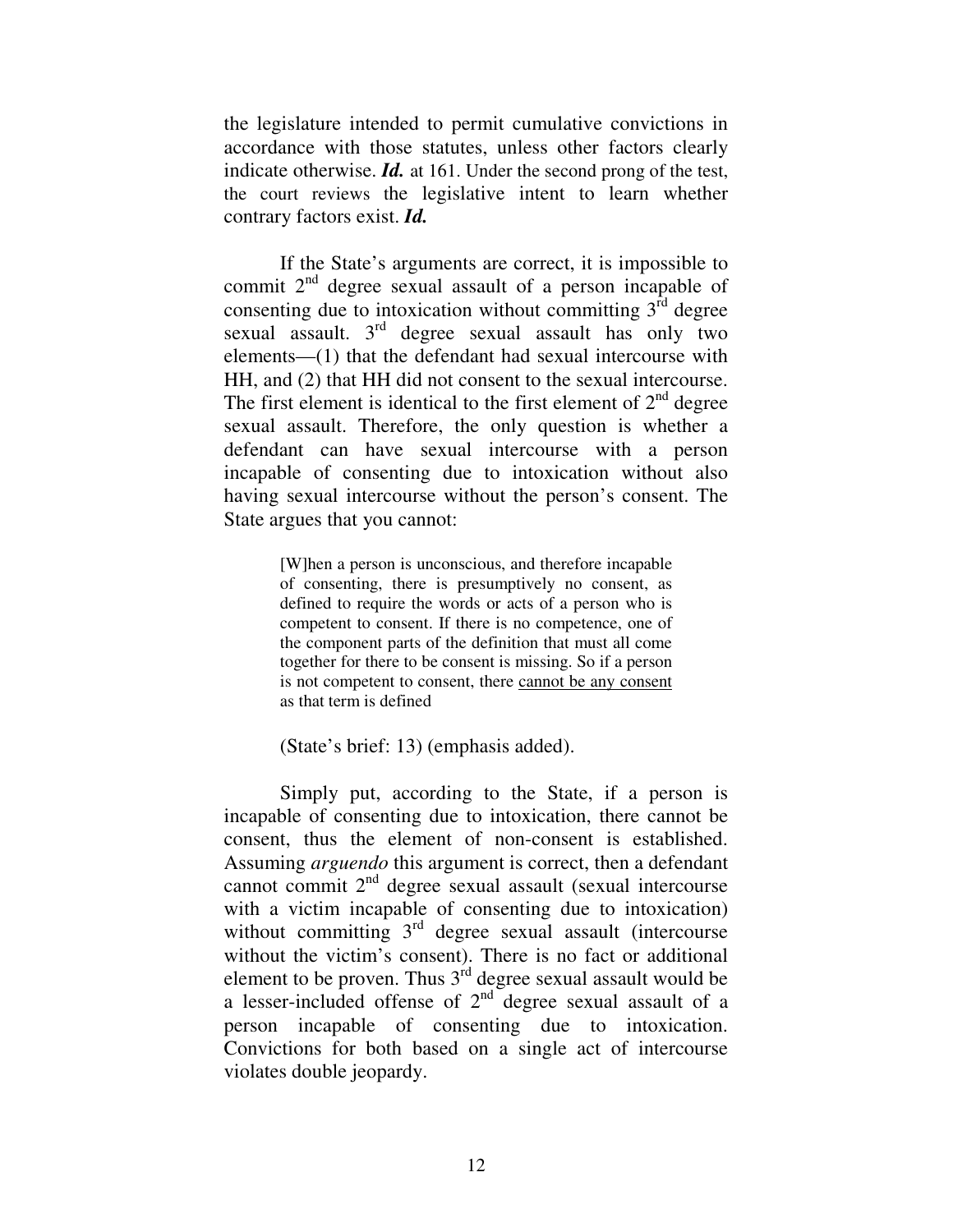The circuit court's decision to enter a not guilty verdict on count 2 should be affirmed, either because (1) the evidence was insufficient, (2) the two sexual assault charges are legally inconsistent and mutually exclusive, or, in the alternative, (3) the two sexual assault convictions violate double jeopardy.

> **II. The Circuit Court Properly Rejected Jama's Guilty Verdicts For Burglary Because No Evidence Was Presented To Show That Jama Entered Without HH's Consent. Alternatively, The Burglary Convictions Were Mutually Exclusive With The 2nd Degree Sexual Assault Charge Because No Evidence Was Presented To Show HH Was Competent To Give Informed Consent**

# **A. Summary of arguments**

No evidence was presented at trial to show that Jama entered HH's dwelling without her consent, or that he knew there was no consent. The video surveillance showed affirmatively that she let Jama into the building, and he helped her upstairs to her apartment. HH told an officer that she consented to Jama's entry. At trial, HH testified that she did not recall anything from meeting Jama on the street to the point where she was inside her apartment. For these reasons, the court concluded no evidence existed to support the burglary charges, and rejected the guilty verdicts.

The State's brief on appeal, just like the prosecutor at trial, attempts to evade this evidentiary deficiency by conflating the "without consent" element, arguing that HH did not consent for Jama to enter her apartment for the purpose of sexually assaulting or stealing from her (State's brief: 20). But as the jury instructions make clear, entry without consent is a separate element from the defendant's mental purpose at the time of entry. WI JI CRIM 1424. There may have been evidence to support the latter, but there was no evidence to prove the former.

> **B. Entry without consent is a separate element from the defendant's mental purpose in entering the premises, no matter how many times the State attempts to conflate the two**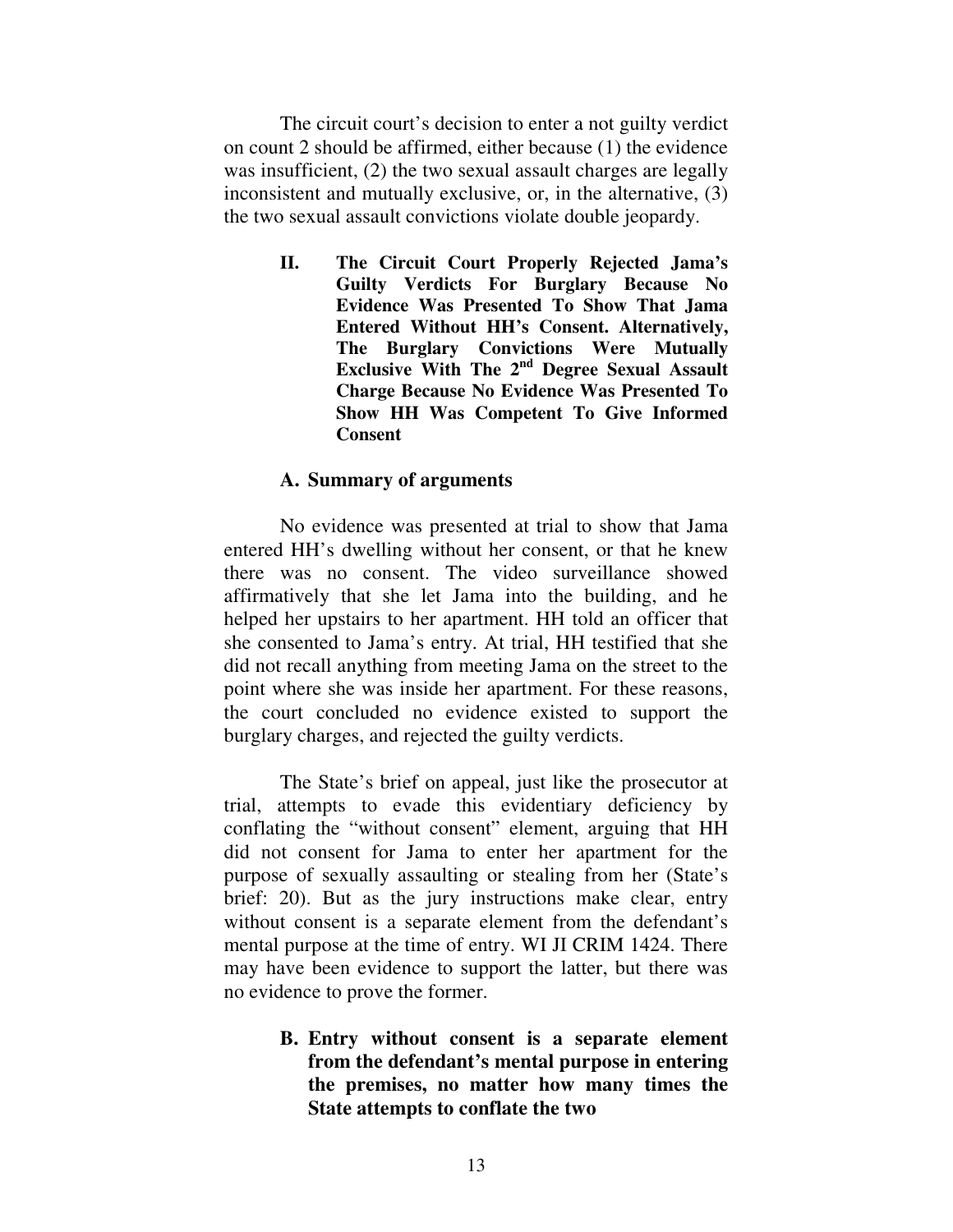The offense of burglary has four elements:

- 1. The defendant intentionally entered a dwelling
- 2. The defendant entered the dwelling without the consent of the person in lawful possession
- 3. The defendant knew that the entry was without consent
- 4. The defendant entered the dwelling with intent to commit (sexual assault/a felony); that is, the defendant intended to commit (sexual assault/a felony) at the time the defendant entered the dwelling

#### WI JI CRIM 1424.

The circuit court recognized that there was no evidence presented to show HH did not consent to Jama's entry, or that Jama knew he entered without consent (76:15). Regarding entry into the dwelling, HH testified only that couldn't recall consenting to anyone entering her apartment (89:18). She also couldn't recall arriving at the building, getting inside to the lobby, or going up to her own apartment door (88:209-10). But the video surveillance showed each of those things happened, that HH handed Jama her purse while she located her key card and let them both into the building, and that Jama physically assisted HH in walking up to her apartment (62:ex.41, 88:181). And HH had previously told an officer she consented to, and did not try to stop, the suspect from entering her apartment (91:46).

At trial, the prosecutor asked improper, compound questions in an attempt to shore up this problem (76:15). The prosecutor never asked HH whether she consented to the suspect entering into the apartment. Instead, he asked whether she gave anyone consent to enter to take the property of Sonny Torres (88:232-33). In response to the defendant's motions for directed verdict, the State argued its theory on consent to enter was HH did not give consent for anyone to enter the apartment and steal, and did not consent for anyone to enter with intent to commit sexual assault (92:73-74). The State again blurred the line in closing arguments, arguing, "So when he gets to [HH's] apartment door, the defendant has already finalized his plan to sexually assault her, and it's with that intent that he enters the apartment without her consent, because [HH] already told you she did not consent to anyone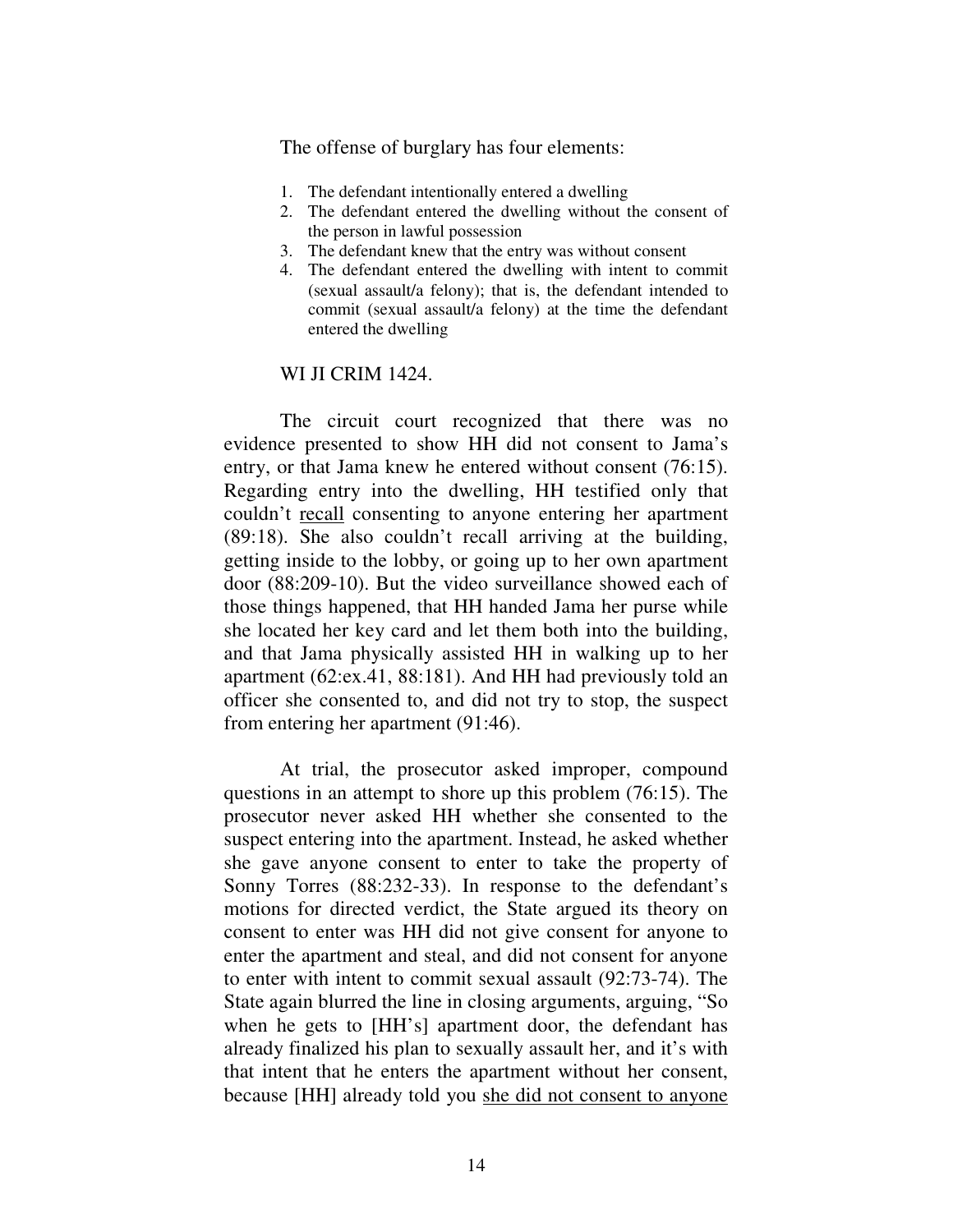entering her apartment to sexually assault her or to steal from her" (93:48).

After the verdicts, the circuit court noted that there was no evidence on the issue of consent to enter, and that although the State asked if she consented for anyone to enter and sexually assault her, the charge did not include that (93:113- 14). The court's decision finding Jama not guilty of the burglary charges emphasized this point, that "no legally acceptable, clear answer" was adduced on the question of consent to enter (76:15). The court noted that HH could only testify to lack of memory on this point, and that HH had told an investigating officer she had affirmatively consented to letting Jama into her apartment (76:15). The court's ruling is also supported by the video surveillance showing HH letting Jama into her building.

On appeal, the State still points to no evidence that Jama entered without HH's consent. Instead, the State continues the attempt to conflate the  $2<sup>nd</sup>$  and  $4<sup>th</sup>$  elements of burglary, arguing "Although HH may have given Jama consent to come into her apartment for the purpose of helping her get inside, she did not consent to his entry for the purposes of raping and robbing her" (State's brief: 21-22). The trial court properly rejected that argument, as it is not consistent with the jury instructions defining the elements of burglary.

The State argues that law provides that consent to enter premises may be limited to place and purpose, and that HH didn't give consent to Jama entering for the purpose of sexually assaulting or burglarizing her, so the evidence is sufficient to support non-consent (State's brief: 21-22). While the prosecutor argued that to the jury, the jury was never instructed on the "scope of consent" concept. A challenge to the sufficiency of the evidence is evaluated in light of the jury instructions. *See D.L. Anderson's Lakeside Leisure Co. v. Anderson,* 2008 WI 126, 314 Wis.2d 560, 757 N.W.2d 803; *see also Best Price Plumbing, Inc. v. Erie Insurance Exchange,* 2012 WI 44, ¶3, 340 Wis.2d 307, 814 N.W.2d 419 (sufficiency must be reviewed "in the context of the instructions that were given the jury"). As the United States Supreme Court observed in *Chiarella v. United States*, 445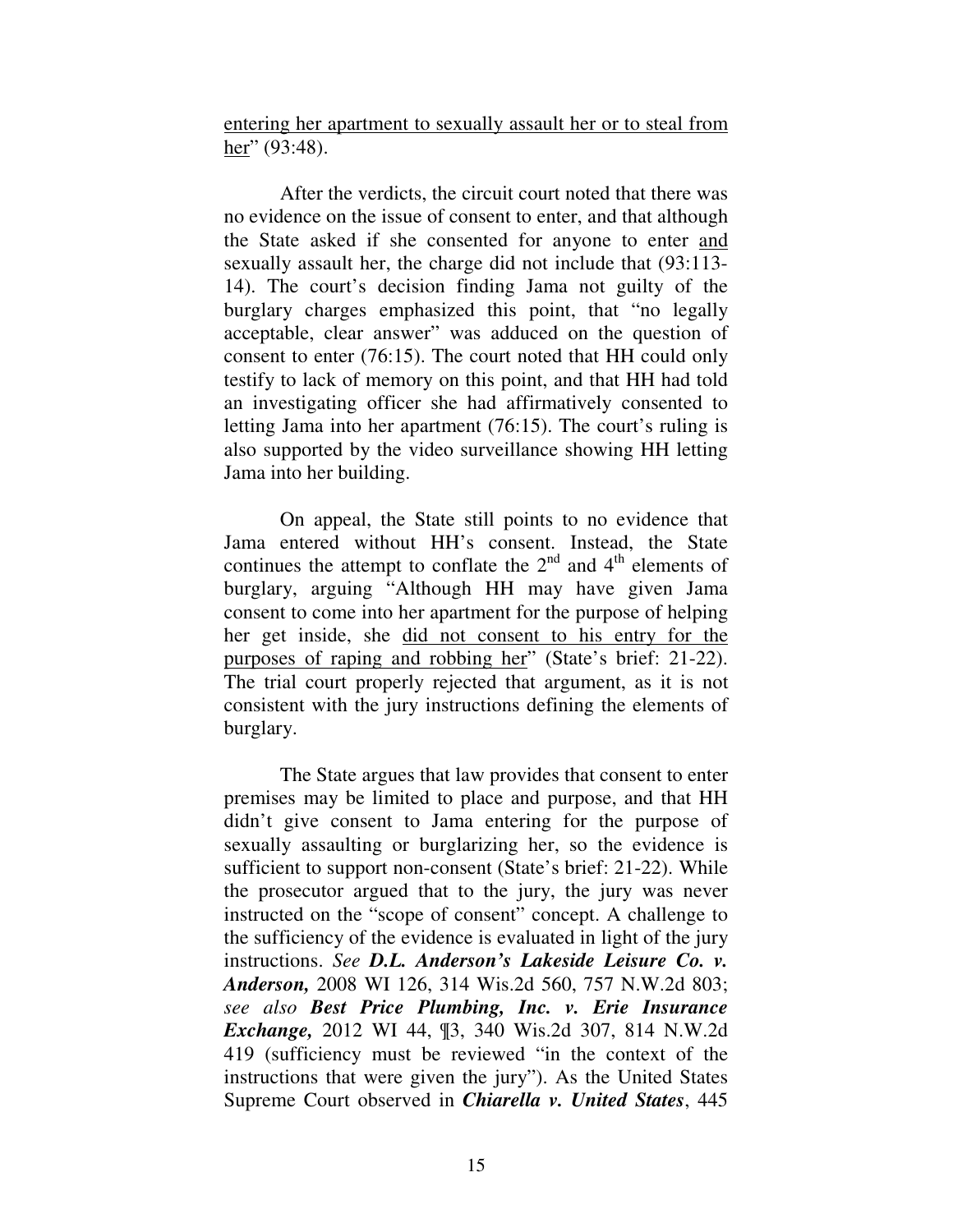U.S. 222, 236 (1980), reviewing courts "cannot affirm a criminal conviction on the basis of a theory not presented to the jury."

In this case, the court instructed the jury only that the 2<sup>nd</sup> element of the burglary charges required proof that "the defendant entered the dwelling without the consent of the person in lawful possession," and the 3<sup>rd</sup> elements required that "the defendant knew that the entry was without consent" (93:24-26). No further definition of consent was requested by the State to support its "limited scope" argument. The State offered no objection to the jury instructions given (93:6).

If the State wanted the jury to convict based on an expanded definition of "consent," it needed to request a jury instruction providing the necessary legal framework. "[W]hen a cause is submitted to the jury under an instruction, not patently incorrect or internally inconsistent, to which no timely objection has been lodged, the instruction becomes the law of the case." *United States v. Gomes*, 969 F.2d 1290, 1294 (1st Cir. 1992). In such situations, courts review for whether there was "evidence sufficient to support [the] convictions under the law of the case," that is, evidence sufficient to establish the elements required by the actual instructions given. *Id.* The law of this case was silent as to any limitations on consent.

The jury was presented with no evidence that Jama entered without HH's consent. In fact, the evidence showed unequivocally that HH consented to Jama's entry. The court correctly rejected the jury's verdicts to the contrary. Likewise, the trial court correctly found no evidence to support the element that the defendant knew that his entry was without consent, since the evidence actually demonstrates that HH consented to Jama's entry. Thus this court should affirm the acquittal on counts 3 and 4.

> **C. Alternatively, the burglary convictions were mutually exclusive with the 2nd degree sexual assault charge because no evidence was presented to show HH was competent to give informed consent**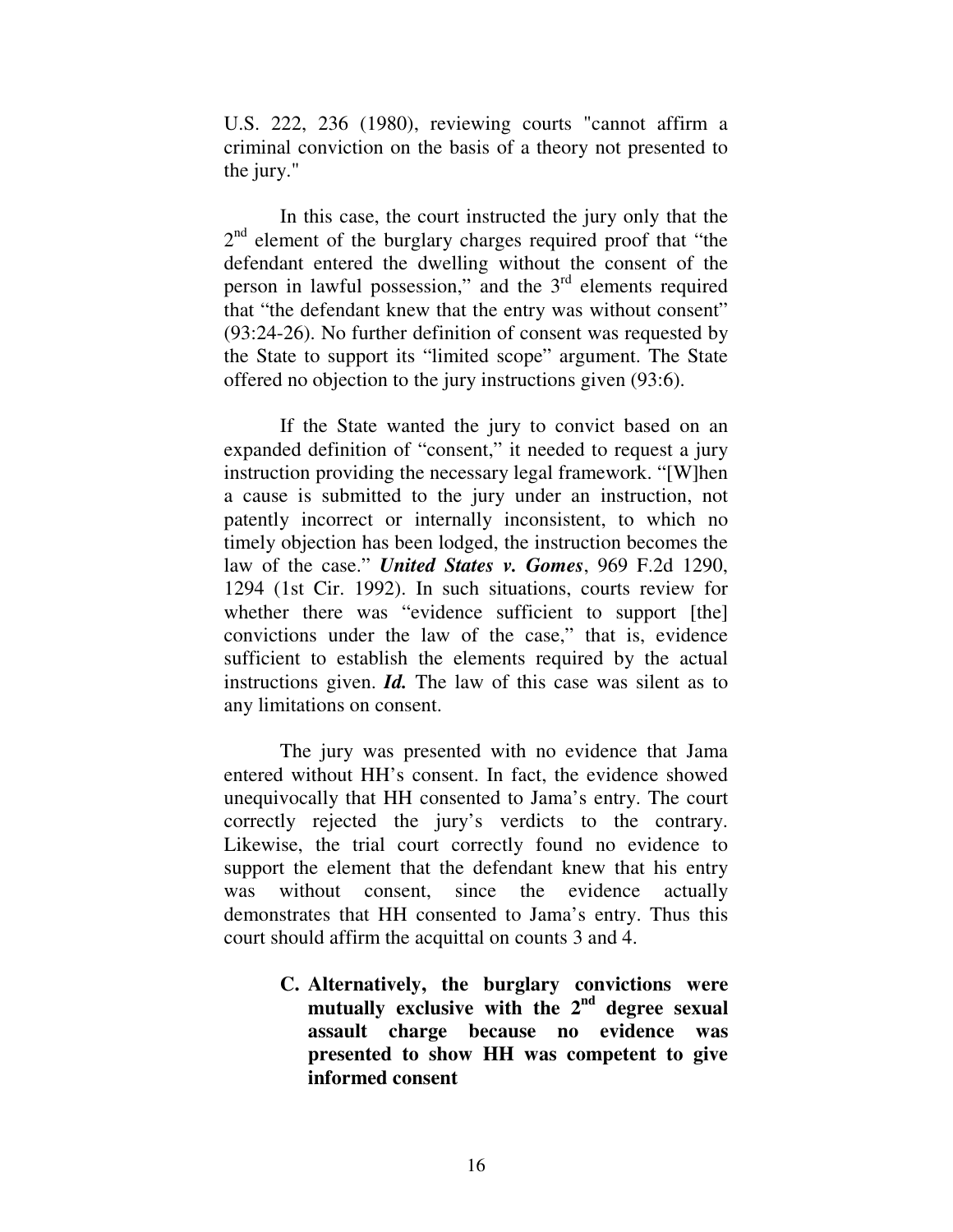In the event that the court finds the evidence sufficient to support convictions for burglary, Jama agrees with the circuit court's ruling that the burglary convictions were mutually exclusive with the conviction for  $2<sup>nd</sup>$  degree sexual assault of a victim incapable of giving consent. The court reasoned the charges were mutually exclusive because of the legal inconsistency between the element of being "incapable of giving consent" in  $2<sup>nd</sup>$  degree sexual assault and "without consent" to enter in the burglary charges (76:13). Essentially, the court held that because the definition of "consent" in sec. 940.225(4) required that the actor "is competent to give informed consent," and because the evidence showed HH had virtually no memory of anything that happened between walking home and waking up naked from the waist down, she lacked capacity to give consent to enter the premises, and thus the State could not establish a condition precedent to showing non-consent (76:13).

The State argues the court erred for numerous reasons. The State notes that a different statutory definition of "without consent" applies to property crimes, specifically sec. 939.22(48), and this definition does not contain any reference to the victim needing to be capable of giving informed consent (State's brief: 15-16). The State is correct that this definition applies to the "without consent" element of burglary, and that the circuit court did not discuss that definition.

However, Jama agrees with the circuit court that capacity to consent is central to the concept, regardless of the specific definition used, and that the victim's capacity to consent is a condition precedent to proving non-consent. "Consent" means a capable, deliberate and voluntary agreement to act. *See* Webster's Third New Dictionary.

Further, Wisconsin courts have found that lack of capacity has invalidated purported consent in other contexts. For example, see *Laasch v. State*, where a defendant challenged the constitutionality of a search of her home. *Id.,*  84 Wis.2d 587, 593-94, 267 N.W.2d 278 (1978). The State asserted that the defendant's five-year old son provided consent for the officers to enter the home, but the court rejected this argument, asserting, "Here there has been no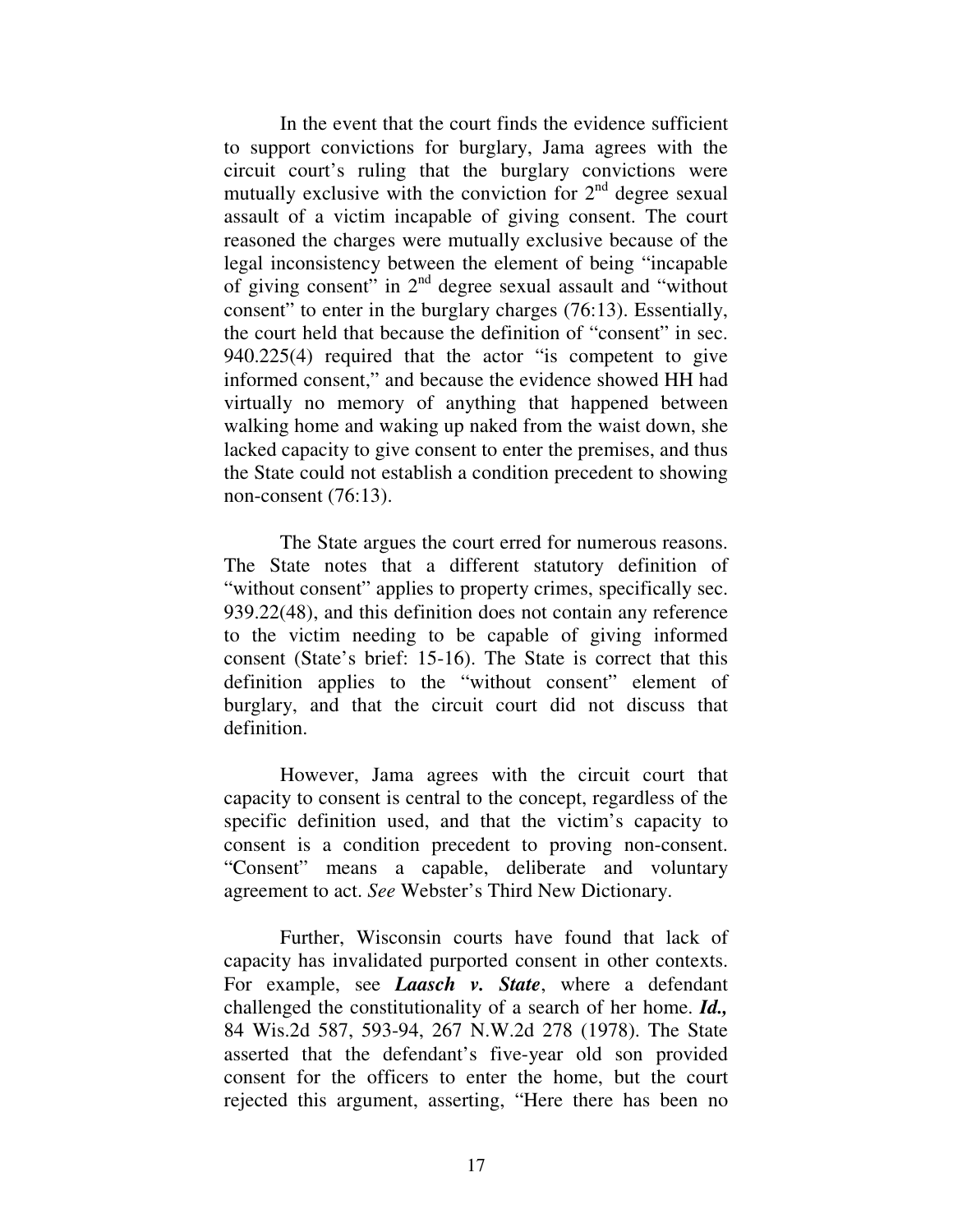showing that the defendant's five-year old son possessed the capacity, the intelligence, or the authority to give constitutionally effective consent to the midnight entry." *Id.* 

The State also argues that capacity to consent is not a relevant consideration because the applicable definition in sec.  $939.22(48)$  – "no consent in fact" – makes capacity a non-issue, and cites a Wisconsin Legislative Council comment for the proposition that "Where the victim had no knowledge of the thing done, he cannot be said to have consented to the doing of that thing," (State's brief: 15-16). But that scenario does not comport with the facts of this case, which is key to the circuit court's finding of mutual exclusivity (finding  $2<sup>nd</sup>$  degree sexual assault and burglary to be mutually exclusive "under the facts of this case") (73:14).

HH was not unconscious at the time of Jama's entry. This this is not a situation where the victim had no knowledge of the entry, such that the entry was without consent in fact. The surveillance video clearly shows HH was conscious at the time Jama entered, and that HH let him into the building (62:ex.41, 88:181). And HH had told an officer that she allowed Jama inside her apartment and made no attempt to stop him (91:46). HH was fully aware Jama entered the premises. Thus manifestation of consent is an issue under the facts of this case, as is HH's capacity to consent.

By finding guilt on  $2<sup>nd</sup>$  degree sexual assault, the jury found that HH was legally incapable of giving consent to sexual intercourse. As the circuit court's decision explained, this is legally inconsistent with HH having capacity to consent but not consenting to sexual intercourse. It is also inconsistent with HH having capacity to consent to enter but not consenting to Jama's entry. The verdicts are mutually exclusive, and the court properly entered a judgment acquitting Jama of the burglary charges.

## **CONCLUSION**

 For the reasons discussed in this brief, the defendantrespondent respectfully requests that the court affirm the circuit court's order directing judgments of not guilty on counts 2, 3, and 4.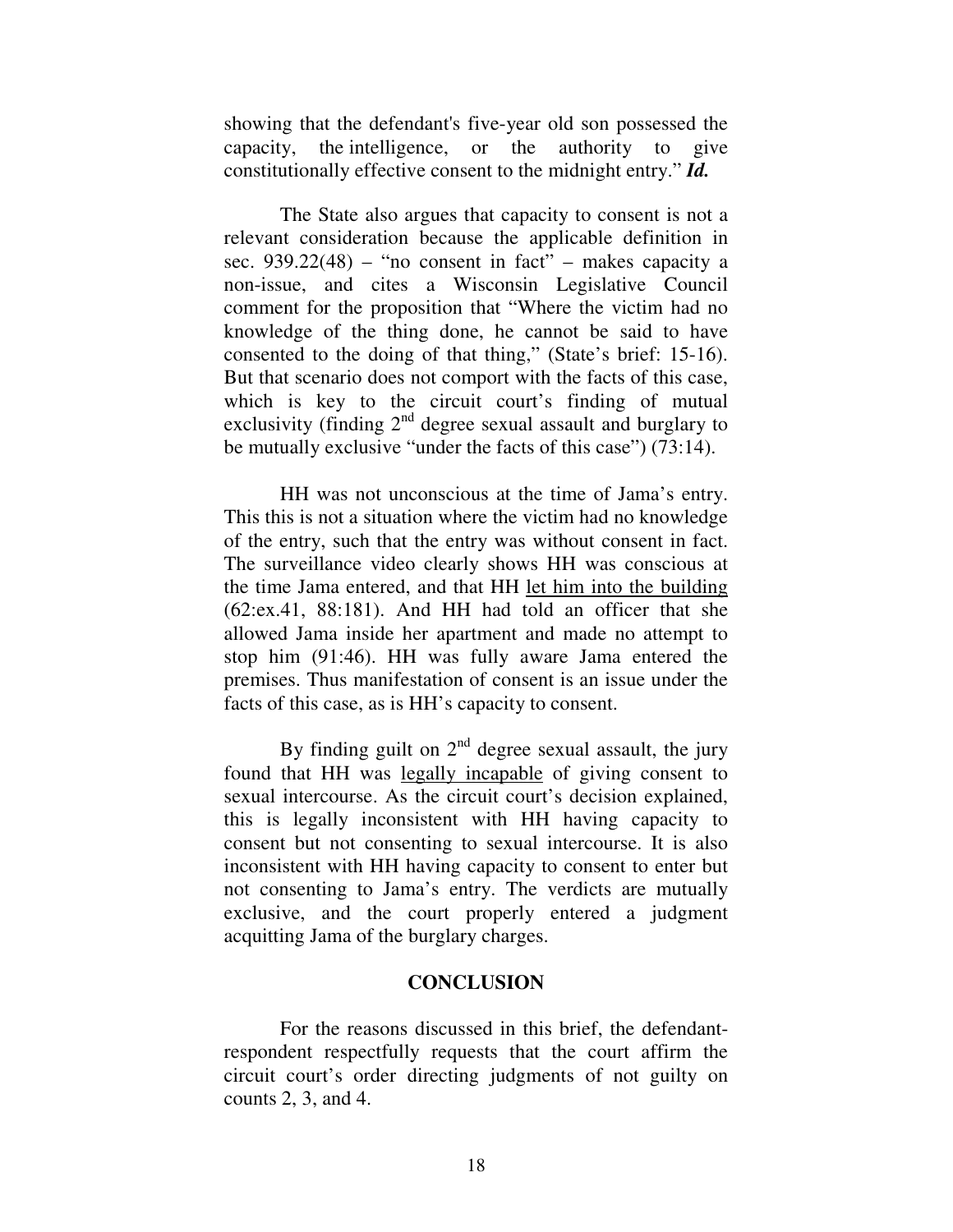Respectfully submitted: 9/29/2015:

 **\_\_\_\_\_\_\_\_\_\_\_\_\_\_\_\_\_\_\_\_\_\_\_\_\_\_\_\_\_** 

 Cole Daniel Ruby State Bar No. 1064819

**Martinez & Ruby, LLP**  144  $4^{\text{th}}$  Avenue, Suite 2 Baraboo, WI 53913 Telephone: (608) 355-2000 Fax: (608) 355-2009

#### **CERTIFICATION**

 I hereby certify that this brief conforms to the rules contained in s. 809.19(8)(b) and (c) for a brief produced with a proportional serif font. The length of this brief is 4,534 words.

> Signed 9/29/2015:  $\overline{a}$

COLE DANIEL RUBY Attorney at Law State Bar #1064819

# **Martinez & Ruby, LLP**

 $144 \, 4^{\text{th}}$  Ave, Suite 2 Baraboo, WI 53913 (608) 355-2000

Attorney for Defendant-Respondent

# **CERTIFICATE OF COMPLIANCE WITH RULE 809.19(12)**

I hereby certify that:

I have submitted an electronic copy of this brief, excluding